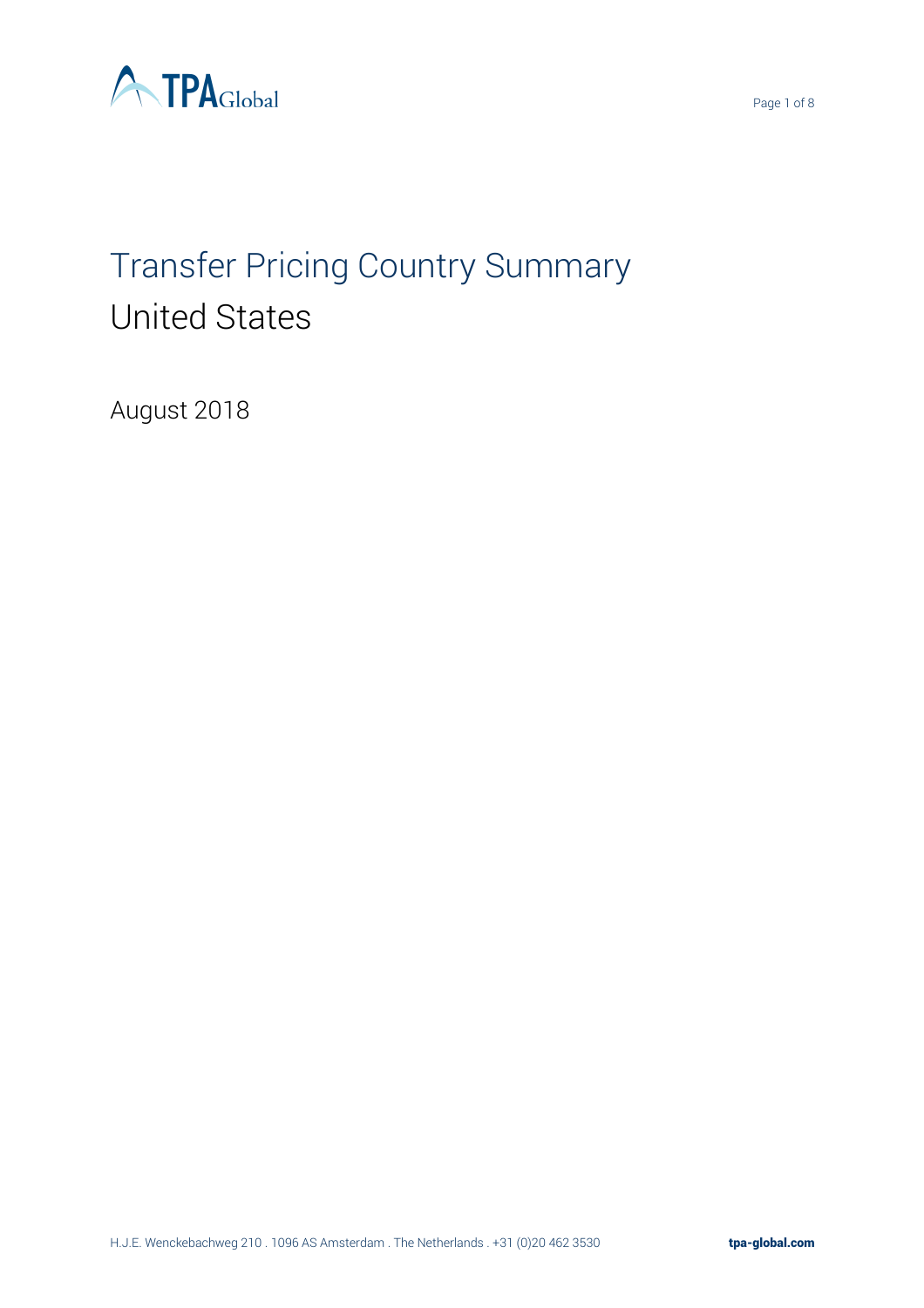

## Legislation

#### **Existence of Transfer Pricing Laws/Guidelines**

Under Section 482 of the Internal Revenue Code (IRC) of the U.S. Treasury, the Internal Revenue Service (IRS) has the authority to adjust the allocation of gross income, deductions, credits or allowances among or between businesses that are owned or controlled directly or indirectly by the same interests if such adjustments are necessary to prevent the evasion of tax or clearly to reflect the income of such businesses. The corresponding Section 1.482 of the U.S. Treasury Regulations (Section 1.482) sets forth the general principles and guidelines to be followed under Section 482 of the IRC, and establishes the arm's length principle as the standard for determining the true taxable income of a taxpayer.

On July 31, 2009, the Treasury issued Final Service Regulations (§1.482 -9), providing greater guidance under circumstances in which a controlled party makes contributions to an intangible owned by another party. In December 2011, the U.S. Treasury released final cost- sharing regulations, which were intended to provide further guidance to taxpayers choosing to enter into qualified cost - sharing arrangements (CSAs).

#### **Documentation requirements**

The Internal Revenue Service ("IRS") requires disclosure of detailed information on controlled transaction with foreign entities with the filing of the tax return (i.e., Form 5471 or 5472).

In addition, the IRS requires documentation to be prepared by taxpayers supporting their intercompany transactions to protect against penalties arising from a potential transfer pricing adjustment. Transfer pricing documentation should present the arm's length consideration of transactions between the related parties.

A taxpayer must demonstrate with "contemporaneous" documentation that it has made a reasonable effort to evaluate the intercompany transactions. The requirements for the documentation to be "contemporaneous" include that the documentation is prepared prior to the filing of the tax return. Furthermore, Section 482 provides a detailed list of the principal documents to be included in a contemporaneous documentation.

In the current law there is no exemption from documentation obligation and limited transfer pricing documentation.

#### **Definition of Related Party**

Related parties are entities under common control, direct or indirect, whether legally enforceable or not, by the same interests. Related parties include taxpayers that have ownership or control of other taxpayers. Control is only generally defined in the IRC, however, common examples include voting power,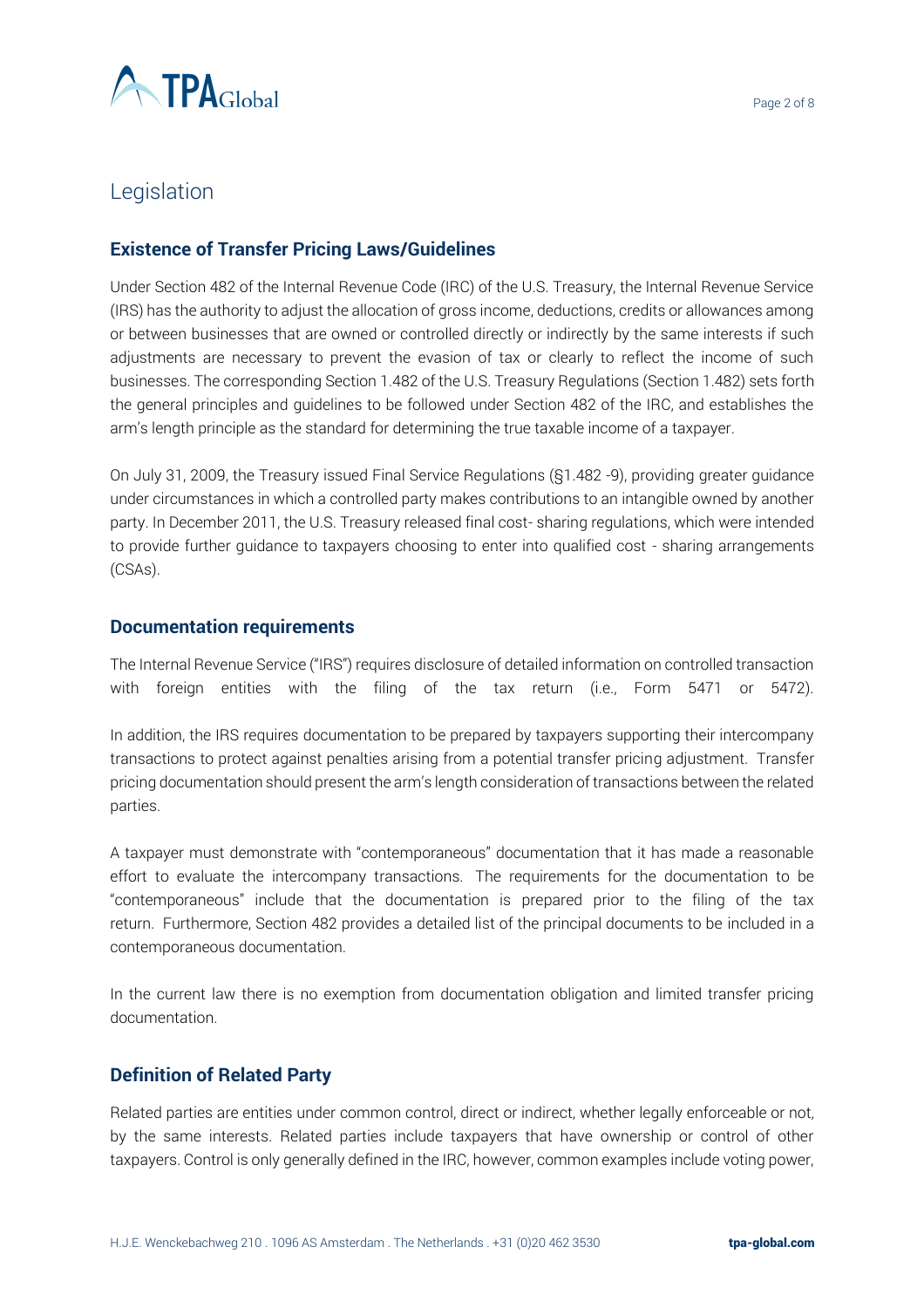

the right to appoint the majority of the members of management, and control on the basis of contractual arrangements.

Treasury Regulations Section 1.482-1(i)(4) specifies that "controlled" includes any kind of control, direct or indirect, whether legally enforceable or not, and however exercisable or exercised, including control resulting from the actions of two or more taxpayers acting in concert or with a common goal or purpose. It is the reality of the control that is decisive, not its form or the mode of its exercise. A presumption of control arises if income or deductions have been arbitrarily shifted.

#### **Transfer Pricing Scrutiny**

The level of transfer pricing scrutiny is high and the IRS has significant experience in dealing with transfer pricing audits. The focus is on large corporations and the audits can be random or risk-selected. The IRS has recently issued *Transfer Pricing Examination Process* (Publication 5300 (6-2018)), a guide to best practices and processes to assist with the planning, execution and resolution of transfer pricing examinations. The publication is intended to be consistent with the Large Business & International (LB&I) *Examination Process* (LEP) (Publication 5125). The *Transfer Pricing Examination Process* (TPEP) replaces the *Transfer Pricing Audit Roadmap (*Roadmap*)*, a 2014 toolkit designed to provide IRS examiners with audit techniques, advice, links and reference materials. The TPEP is similar in many respects to the Roadmap and also includes new materials related to country-by-country reporting, exhibits related to newly developed Practice Units, and new guidance on the Initial Transfer Pricing Documentation IDR.

The IRS conducts audits for both taxpayers that are suspected to have not complied with the arm's length standard as well as taxpayers that should affirmatively demonstrate their transfer pricing policies. The IRS requests supporting transfer pricing documentation within 30 days of providing an Information Document Request ("IDR").

#### **Transfer Pricing Penalties**

Under Section 1.6662 of the IRC, the IRS may impose penalties on the underpayment of taxes resulting from improper intercompany transfer prices. These penalties are 20% (of the underpaid taxes) for substantial valuation misstatements, and 40% for gross valuation misstatements. Taxpayers may avoid transfer pricing penalties by having transfer pricing documentation at the time it files the tax return that includes intercompany transactions that are the subject of an adjustment if the documentation establishes that the taxpayer determined the transfer pricing in accordance with a specified method under Section 482 that is reasonably applied.

Transfer pricing penalties are triggered under two criteria (1) transactional penalties and (2) netadjustment penalties.

A substantial valuation misstatement penalty can be assessed when the IRS determines that the transfer price for any property or services claimed on an income tax return is 200% more or 50% less than the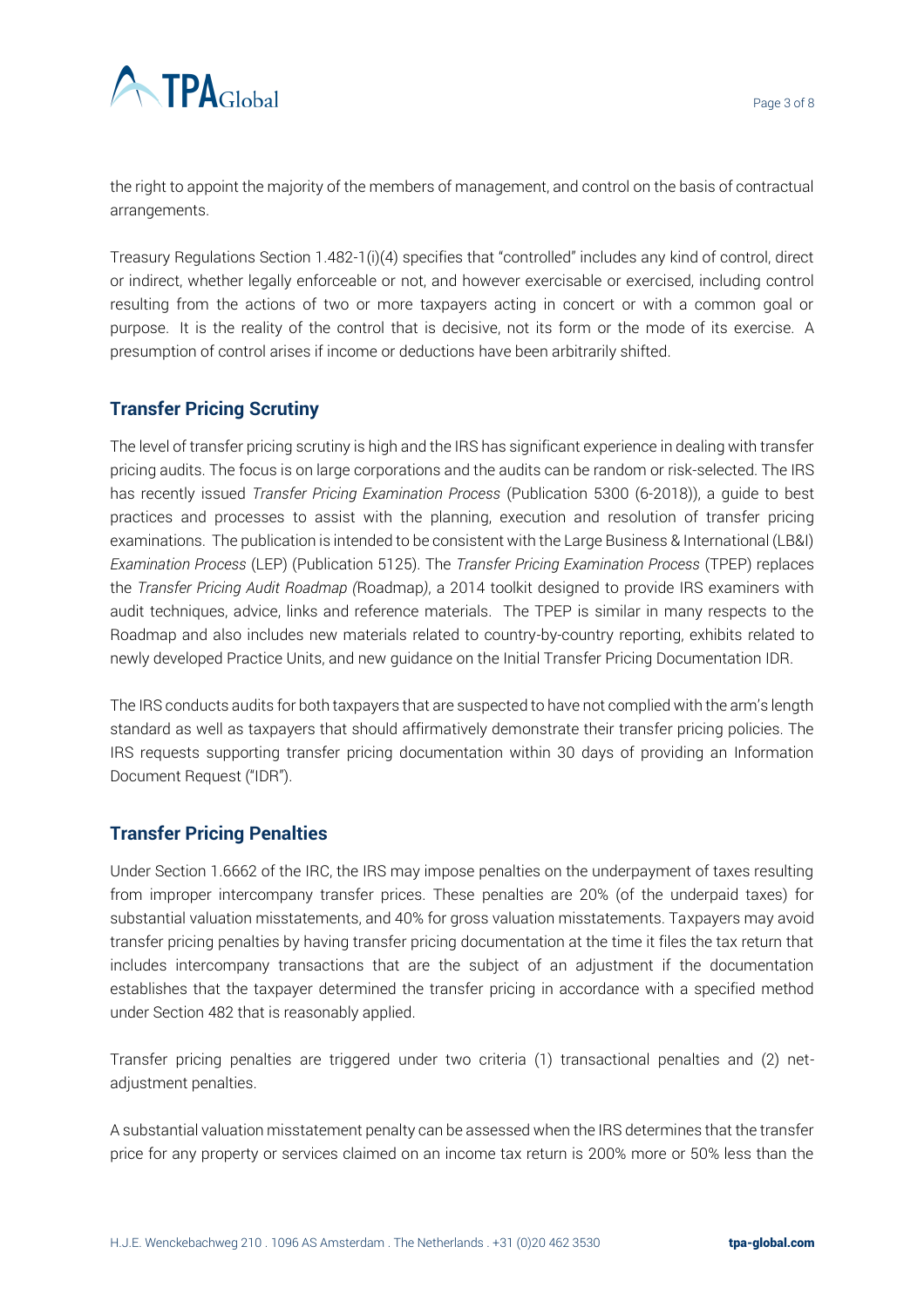

arm's length price (as determine by the IRS). The IRS may assess a gross valuation misstatement penalty if the transfer price claimed is 400% more or 25% less than the arm's length price.

A net-adjustment penalty can be assessed when the IRS determines that a net adjustment exceeds the lesser of \$5 million or 10% of taxpayer gross receipts for the taxable year. The IRS may assess a gross net-adjustment penalty if the net adjustments exceed the lesser of \$20 million or 20% of the tax payers' gross receipts for the taxable year.

#### **Advance Pricing Agreements**

The US Advanced Pricing Agreement ("APA") Program is a voluntary process wherein the IRS and taxpayers can resolve transfer pricing issues under Section 482 of the IRC, the regulations thereunder, and relevant income tax treaties.

The APA Program is intended to proactively resolve actual or potential transfer pricing disputes in a cooperative manner by encouraging taxpayers to present to the IRS all the facts relevant to a proper transfer pricing analysis and to work towards a mutual agreement. APAs provide taxpayers with greater certainty regarding their transfer pricing methods.

An APA is a binding contract between the IRS and a taxpayer by which the IRS agrees not to seek a transfer pricing adjustment under Rev. Proc. 2015-41 for a covered transaction if the taxpayer files its tax return for a covered year consistent with the agreed transfer pricing method.

Taxpayers can pursue unilateral, bilateral or multilateral APAs through this program and, generally, they apply for a period of five years.

In 2012, the APA Program merged with the Office of the US Competent Authority to form the Advance Pricing and Mutual Agreement (APMA) Program.

The filing fee is \$60,000 U.S. Dollars ("USD") for large taxpayers, \$35,000 USD for renewals, \$22,500 USD for smaller taxpayers in certain circumstances, and \$12,500 for an amendment to an existing APA. Small taxpayers are defined as having sales revenues for the controlled group of less than \$500 million in each of its most recent three back years, or small transactions not greater than \$50 million USD annually, or intangible transactions not greater than \$10 million USD.

#### **Implementation of BEPS-related documentation requirements**

The U.S. released proposed regulations based on the OECD action plan in December of 2015. The regulations were finalized in June 2016. The country-by-country reporting obligation is the new filing requirement of Form 8975 for tax years beginning on or after July 1st 2016. The IRS will also allow voluntary filing for tax years beginning on or after January 1st 2016. The contemporaneous documentation report remains as the documentation required in addition to the country-by-country reporting requirement.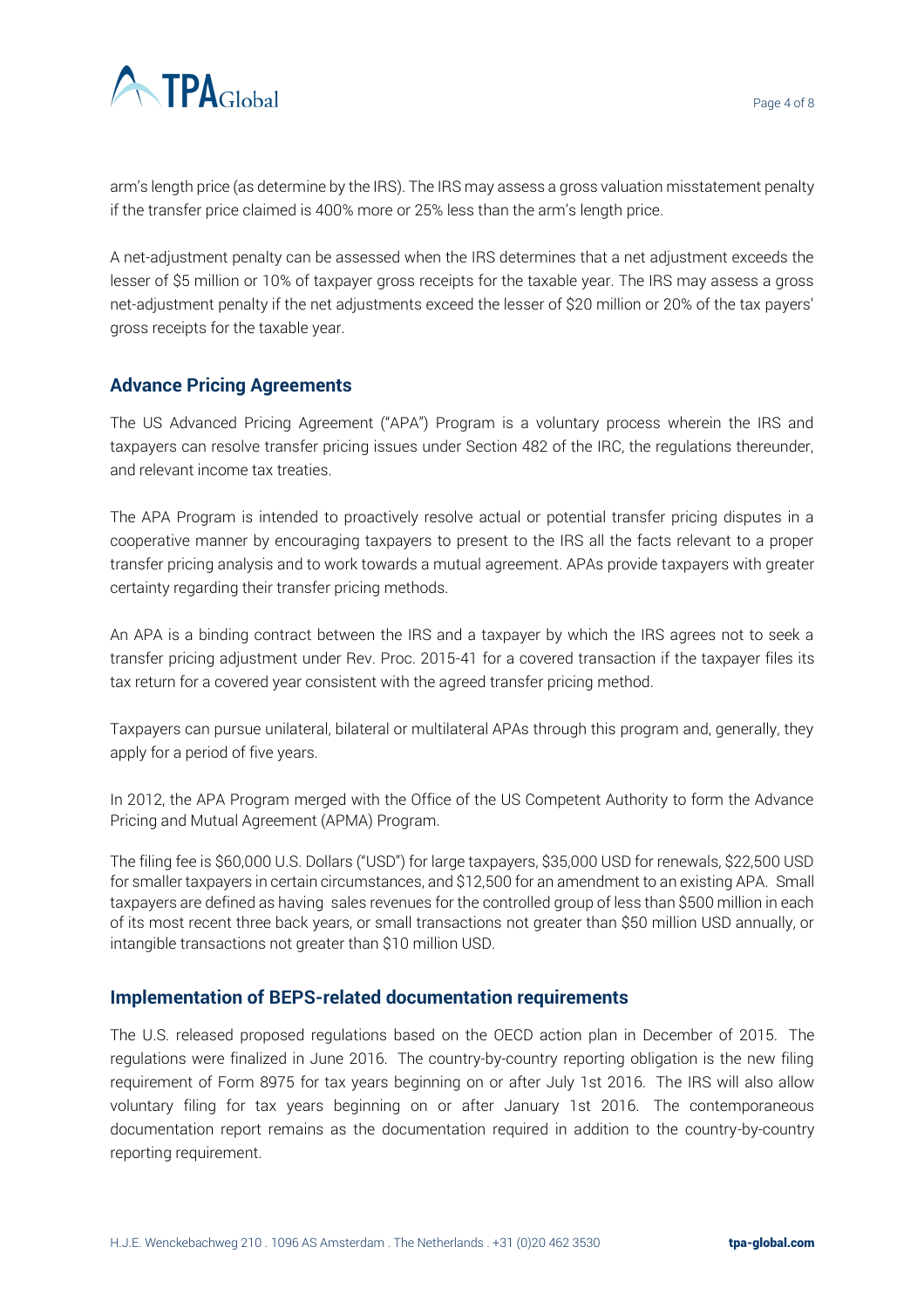

# Documentation and Disclosure Requirements

#### **Tax Return Disclosures**

Transactions between US entities and foreign entities need to be reported on Form 5471, Information Return of U.S. Persons with Respect to Certain Foreign Corporations (Schedule M) for US-owned foreign entities, or Form 5472, Information Return of a 25% Foreign-Owned US Corporation or Foreign Corporation Engaged in a US Trade or Business (Part IV) for US entities owned by foreign corporations or foreign corporations engaged in a US trade or business. Also, the Schedule UTP (Uncertain Tax Position), which is part of Form 1120, should be attached when submitting the US tax return. For entities that contribute in a cost sharing arrangement for development of intangibles, they need to file a Cost Sharing Statement upon the first occurrence of intangible development cost. Preparers that file returns for taxpayers that take a contrary position to an IRS regulation may need to file a disclosure Form 8275- R to protect against preparer penalties.

#### **Level of Documentation**

The main requirements for complete contemporaneous transfer pricing documentation under §1.6662 -  $6(d)(2)(iii)(B)$  are :

- Overview of the taxpayer's business, including an analysis of the economic and legal factors that affect the pricing of its property or services;
- Description of the taxpayer's organizational structure (including an organization chart) covering all related parties engaged in transactions potentially relevant under section 482;
- Documentation explicitly required by the regulations under section 482, including any inter company contracts, documentation (if applicable) of: a bona fide cost sharing arrangement, a market share strategy, correlative adjustments resulting from proposed setoffs;
- Description of the transfer pricing method selected and an explanation of why that method was selected;
- Description of the alternative methods that were considered and an explanation of why they were not selected;
- Description of the controlled transactions (including the terms of sale) and any internal data used to analyze those transactions;
- Description of the comparables that were used, how comparability was evaluated, and what (if any) adjustments were made;
- Explanation of the economic analysis and projections relied upon in developing the method;
- Description or summary of any relevant data that the taxpayer obtains after the end of the tax year and before filing a tax return which would help determine if a taxpayer selected an applied a specified method in a reasonable manner;
- A general index of the principal and background documents and a description of the recordkeeping system used for cataloging and accessing those documents. For intra-group services, documentation should include the following: intercompany agreement, group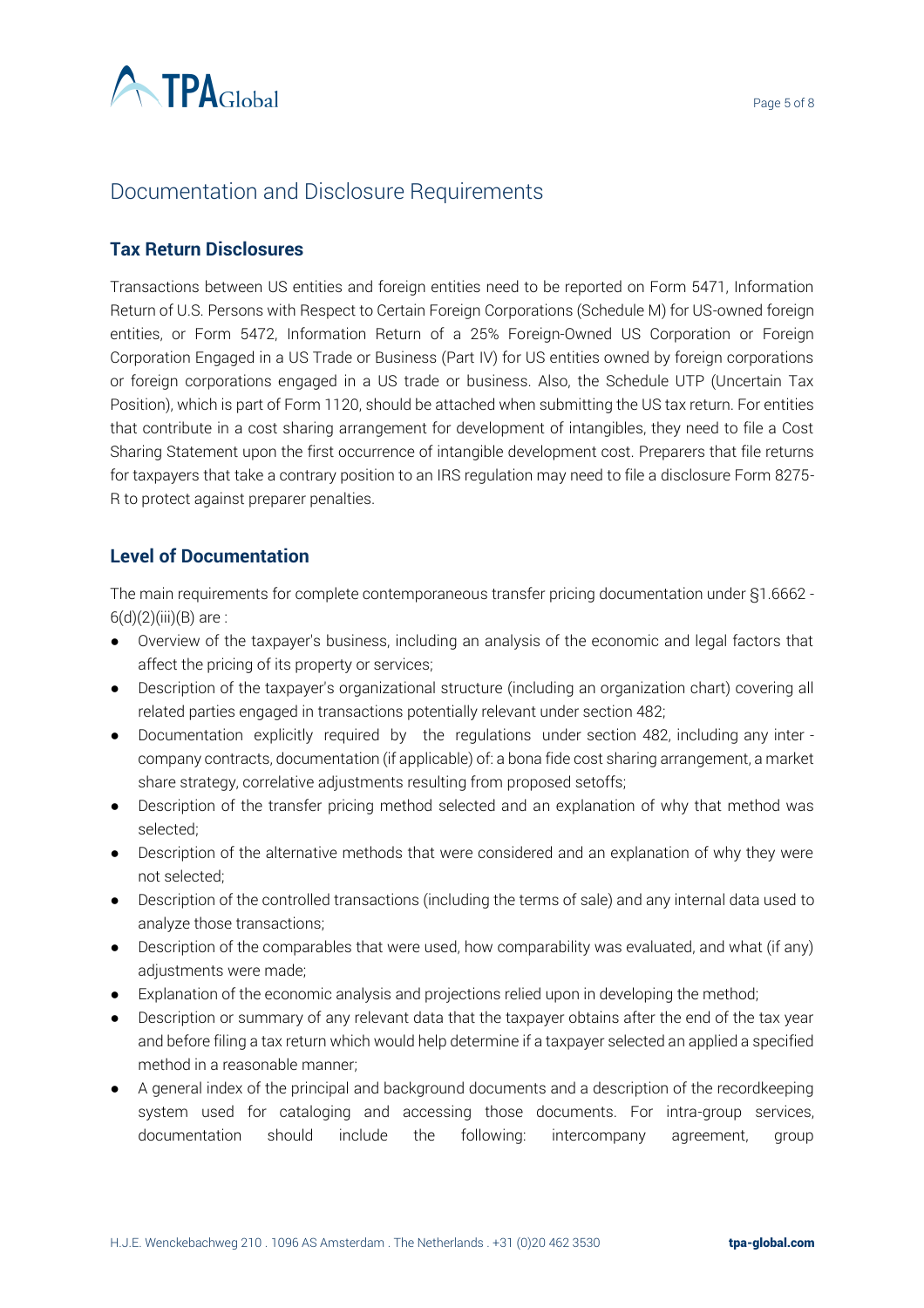

ownership/organizational structure and a detailed description of functions and expenses incurred in providing services.

● Supporting documentation in the form of an appendix used in preparation of the analysis included in the report.

For country-by-country reporting obligation, taxpayers are required to file Form 8975 for tax years beginning on or after 1 July 2016. The IRS will also allow voluntary filing for tax years beginning on or after 1 January 2016.

#### **Record Keeping**

There is no statutory requirement to keep transfer pricing documentation. However, having transfer pricing documentation is potentially helpful in avoiding penalties stemming from transfer pricing adjustments, and must be submitted within 30 days of being requested to serve this purpose. Therefore, at a minimum it is prudent to retain the transfer pricing documentation for all years that are still open under audit.

#### **Language for Documentation**

The relevant documentation needs to be filed and submitted in English.

#### **Small and Medium Sized Enterprises (SMEs)**

An SME is not exempt from compliance with Section 482 of the IRC; however, if the volume of transactions is sufficiently low, penalties under Section 6662 of the IRC will not apply.

#### **Deadline to Prepare Documentation**

Documentation must be in place at the time the taxpayer files its tax return. Failure to provide contemporaneous documentation does not trigger a penalty in and of itself.

#### **Deadline to Submit Documentation**

The taxpayer must be able to provide documentation of its inter- company transactions within 30 days of a request from the IRS for such documentation in order for the documentation to protect it from potential penalties related to an adjustment (and, as stated, the documentation must have been completed prior to filing its tax return). Failure to provide contemporaneous documentation does not trigger a penalty in and of itself.

## Statute of Limitations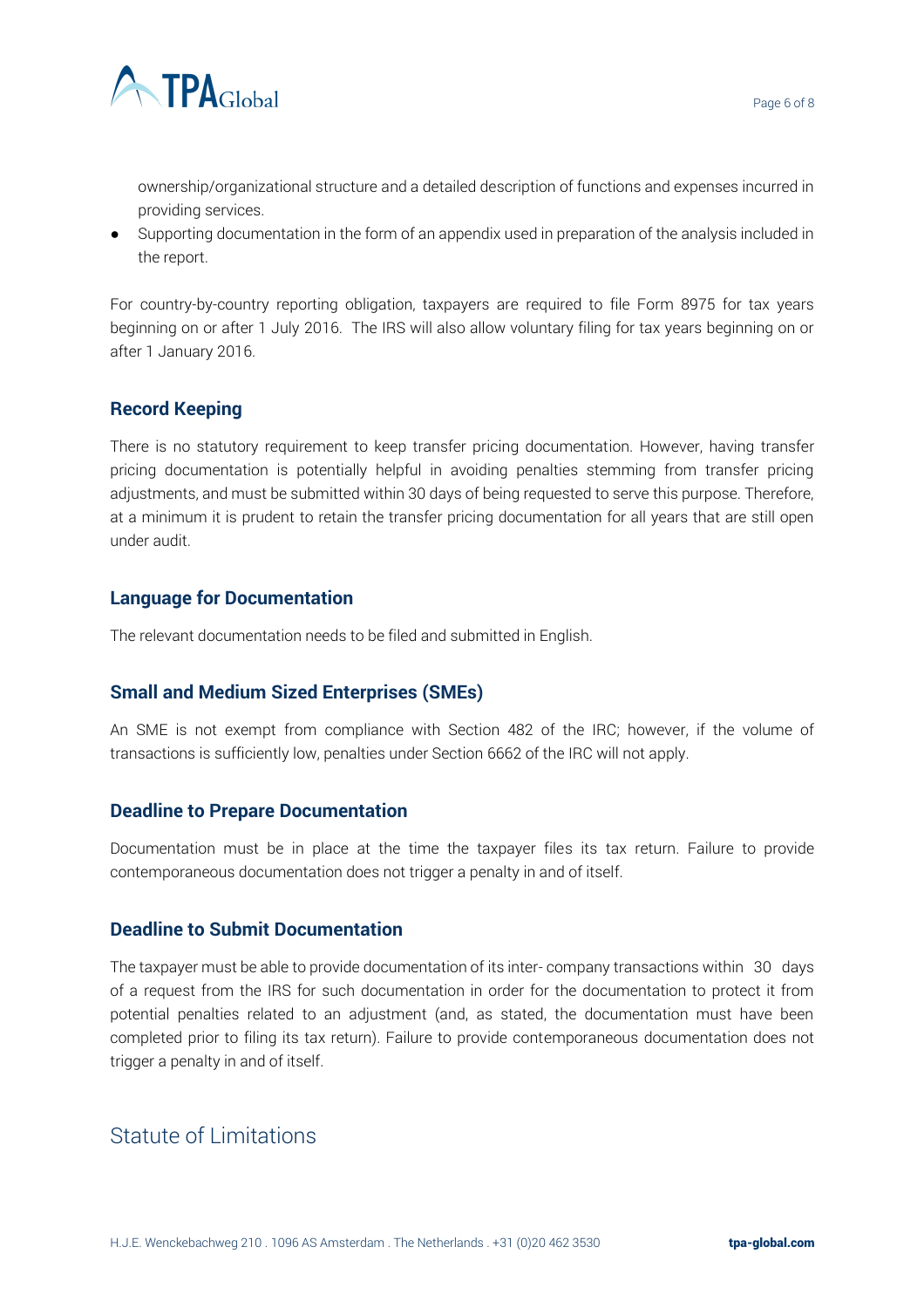

As a general rule, the IRS must assess tax, or file suit against the taxpayer to collect the tax, within three years after the return is filed [IRC Sec. 6501(a)]. The three-year period of limitation on assessment also applies to penalties.

An extended six-year statute of limitations on assessment applies to returns that omit a substantial amount of gross income [IRC Sec. 6501(e)]. The extended statute gives the IRS extra time to identify and assess a deficiency in situations where the taxpayer's return gives no clue to the existence of the omitted income.

For non-filing, false returns or fraud, the statute of limitation is unlimited.

# Transfer Pricing Methods

Section 1.482 specifies methods for documenting transactions that largely parallel those specified in the OECD Transfer Pricing Guidelines.

For tangible goods transactions, taxpayers can use one of five specified methods: the CUP method, the resale price method, the cost plus method (CPM), the profit split method and the comparable profits method (similar to the transactional net margin method under the OECD Guidelines).

For intangibles, taxpayers can use of three specified methods: the CUT method (comparable uncontrolled transaction, similar to the CUP), CPM, the profit split method and the comparable profits method. In certain circumstances, methods for platform contribution transactions ("PCT") in a Cost Sharing Arrangement ("CSA").

For service transactions, taxpayers can use one of six specified methods: the service cost method, the comparable uncontrolled service price method, the gross services margin method, the cost of services plus method, the comparable profits method, and the profit split method. Other unspecified methods may also be applied, and should be applied if they lead to a more reliable arm's length result.

Taxpayers are required to choose the "best method," defined as the method that leads to the most reliable arm's length result.

Treasury Regulations Section 482 also establishes methodologies for other intercompany transactions which include:

- Loan and advances, for which methods are based on an arm's length rate or a safe harbor (See Safe Harbor section); and
- CSA transactions, for which the methodology is based on a Reasonably Anticipated Benefit share. The CSA buy-ins, or PCT, are determined based on the following methods:
- CUT;
- CUSP;